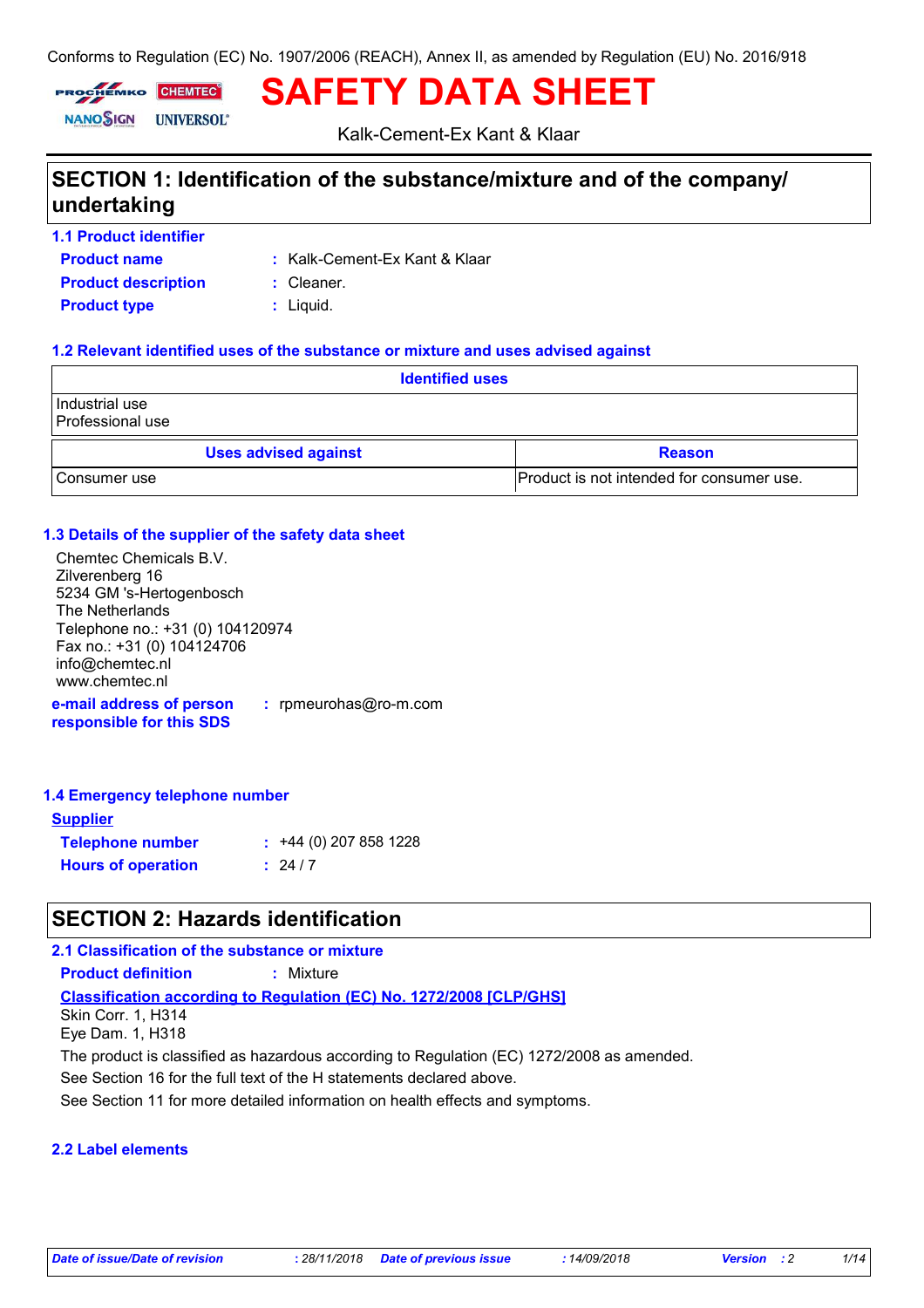| <b>SECTION 2: Hazards identification</b> |  |
|------------------------------------------|--|
|------------------------------------------|--|

| <b>Hazard pictograms</b>                                                                                                                                        |                                                                                                                                                                                                                                                                                                                                                                                                                                                                                          |
|-----------------------------------------------------------------------------------------------------------------------------------------------------------------|------------------------------------------------------------------------------------------------------------------------------------------------------------------------------------------------------------------------------------------------------------------------------------------------------------------------------------------------------------------------------------------------------------------------------------------------------------------------------------------|
| <b>Signal word</b>                                                                                                                                              | Danger                                                                                                                                                                                                                                                                                                                                                                                                                                                                                   |
| <b>Hazard statements</b>                                                                                                                                        | : Causes severe skin burns and eye damage.                                                                                                                                                                                                                                                                                                                                                                                                                                               |
| <b>Precautionary statements</b>                                                                                                                                 |                                                                                                                                                                                                                                                                                                                                                                                                                                                                                          |
| <b>General</b>                                                                                                                                                  | : Not applicable.                                                                                                                                                                                                                                                                                                                                                                                                                                                                        |
| <b>Prevention</b>                                                                                                                                               | : P280 - Wear protective gloves and face protection:<br>- nitrile rubber or butyl rubber gloves and Goggles, face shield or other full-face<br>protection where potential exists for direct exposure to aerosols or splashes.                                                                                                                                                                                                                                                            |
| <b>Response</b>                                                                                                                                                 | : P301 - IF SWALLOWED:<br>P330 - Rinse mouth.<br>P331 - Do NOT induce vomiting.<br>P310 - Immediately call a doctor. Immediately call a doctor. Immediately call a<br>doctor.<br>P303 - IF ON SKIN (or hair):<br>P361 - Take off immediately all contaminated clothing.<br>P353 - Rinse skin with water or shower.<br><b>P305 - IF IN EYES:</b><br>P351 - Rinse cautiously with water for several minutes.<br>P338 - Remove contact lenses, if present and easy to do. Continue rinsing. |
| <b>Storage</b>                                                                                                                                                  | : P405 - Store locked up.                                                                                                                                                                                                                                                                                                                                                                                                                                                                |
| <b>Disposal</b>                                                                                                                                                 | : P501 - Dispose of contents and container in accordance with all local, regional,<br>national and international regulations.                                                                                                                                                                                                                                                                                                                                                            |
| <b>Hazardous ingredients</b>                                                                                                                                    | : hydrochloric acid                                                                                                                                                                                                                                                                                                                                                                                                                                                                      |
| <b>Supplemental label</b><br>elements                                                                                                                           | : Contains methenamine. May produce an allergic reaction.                                                                                                                                                                                                                                                                                                                                                                                                                                |
| <b>Annex XVII - Restrictions</b><br>on the manufacture,<br>placing on the market and<br>use of certain dangerous<br>substances, mixtures and<br><b>articles</b> | : Not applicable.                                                                                                                                                                                                                                                                                                                                                                                                                                                                        |
| <b>UFI Code</b>                                                                                                                                                 | $: 5Q10-W011-R00H-WW48$                                                                                                                                                                                                                                                                                                                                                                                                                                                                  |
| <b>Special packaging requirements</b>                                                                                                                           |                                                                                                                                                                                                                                                                                                                                                                                                                                                                                          |
| <b>Containers to be fitted</b><br>with child-resistant<br>fastenings                                                                                            | : Not applicable.                                                                                                                                                                                                                                                                                                                                                                                                                                                                        |
| Tactile warning of danger : Not applicable.                                                                                                                     |                                                                                                                                                                                                                                                                                                                                                                                                                                                                                          |
| <b>2.3 Other hazards</b>                                                                                                                                        |                                                                                                                                                                                                                                                                                                                                                                                                                                                                                          |
| Other hazards which do<br>not result in classification                                                                                                          | : None known.                                                                                                                                                                                                                                                                                                                                                                                                                                                                            |
|                                                                                                                                                                 |                                                                                                                                                                                                                                                                                                                                                                                                                                                                                          |

### **SECTION 3: Composition/information on ingredients**

**3.2 Mixtures :** Mixture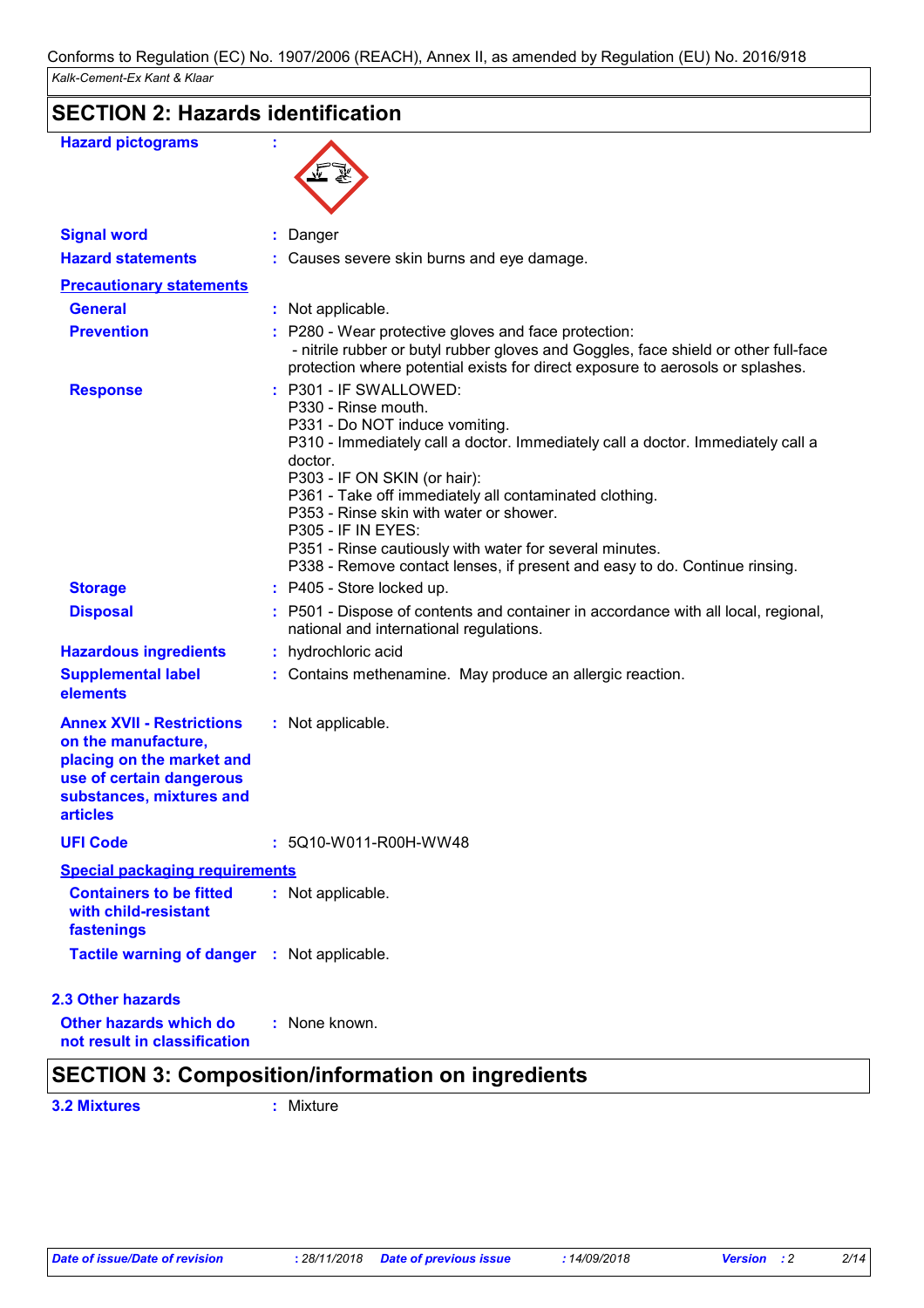## **SECTION 3: Composition/information on ingredients**

|                                                                   |                     | <b>Classification</b>                                                               |                              |
|-------------------------------------------------------------------|---------------------|-------------------------------------------------------------------------------------|------------------------------|
| <b>Identifiers</b>                                                | $\frac{9}{6}$       | <b>Regulation (EC) No. 1272/2008 [CLP]</b>                                          | Type                         |
| IREACH #:<br>l01-2119484862-27<br>EC: 231-595-7<br>CAS: 7647-01-0 | ≤10                 | Skin Corr. 1B, H314<br>Eye Dam. 1, H318<br><b>STOT SE 3, H335</b>                   | [1] [2]                      |
| EC: 202-905-8<br>CAS: 100-97-0<br>Index: 612-101-00-2             | ≤1                  | Flam. Sol. 2, H228<br>Skin Sens. 1, H317<br>See Section 16 for the full text of the | $[1]$                        |
|                                                                   | Index: 017-002-01-X |                                                                                     | H statements declared above. |

There are no additional ingredients present which, within the current knowledge of the supplier and in the concentrations applicable, are classified as hazardous to health or the environment, are PBTs, vPvBs or Substances of equivalent concern, or have been assigned a workplace exposure limit and hence require reporting in this section.

Type

[1] Substance classified with a health or environmental hazard

[2] Substance with a workplace exposure limit

[3] Substance meets the criteria for PBT according to Regulation (EC) No. 1907/2006, Annex XIII

[4] Substance meets the criteria for vPvB according to Regulation (EC) No. 1907/2006, Annex XIII

[5] Substance of equivalent concern

[6] Additional disclosure due to company policy

Occupational exposure limits, if available, are listed in Section 8.

### **SECTION 4: First aid measures**

### **4.1 Description of first aid measures**

| <b>General</b>                    | : In all cases of doubt, or when symptoms persist, seek medical attention. Never give<br>anything by mouth to an unconscious person. If unconscious, place in recovery<br>position and seek medical advice.                                                                                                                                                                                                     |
|-----------------------------------|-----------------------------------------------------------------------------------------------------------------------------------------------------------------------------------------------------------------------------------------------------------------------------------------------------------------------------------------------------------------------------------------------------------------|
| <b>Eye contact</b>                | : Check for and remove any contact lenses. Immediately flush eyes with running<br>water for at least 15 minutes, keeping eyelids open. Get medical attention<br>immediately.                                                                                                                                                                                                                                    |
| <b>Inhalation</b>                 | : Remove victim to fresh air and keep at rest in a position comfortable for breathing.<br>Get medical attention immediately. Keep person warm and at rest. If not breathing, if<br>breathing is irregular or if respiratory arrest occurs, provide artificial respiration or<br>oxygen by trained personnel.                                                                                                    |
| <b>Skin contact</b>               | : Wash contaminated clothing thoroughly with water before removing it, or wear<br>gloves. Remove contaminated clothing and shoes. Wash skin thoroughly with soap<br>and water or use recognised skin cleanser. Do NOT use solvents or thinners. Get<br>medical attention immediately. Continue to rinse for at least 10 minutes.                                                                                |
| <b>Ingestion</b>                  | : If swallowed, seek medical advice immediately and show the container or label.<br>Keep person warm and at rest. Do NOT induce vomiting. Wash out mouth with<br>water if person is conscious.                                                                                                                                                                                                                  |
| <b>Protection of first-aiders</b> | : No action shall be taken involving any personal risk or without suitable training. If it<br>is suspected that fumes are still present, the rescuer should wear an appropriate<br>mask or self-contained breathing apparatus. It may be dangerous to the person<br>providing aid to give mouth-to-mouth resuscitation. Wash contaminated clothing<br>thoroughly with water before removing it, or wear gloves. |

### **4.2 Most important symptoms and effects, both acute and delayed**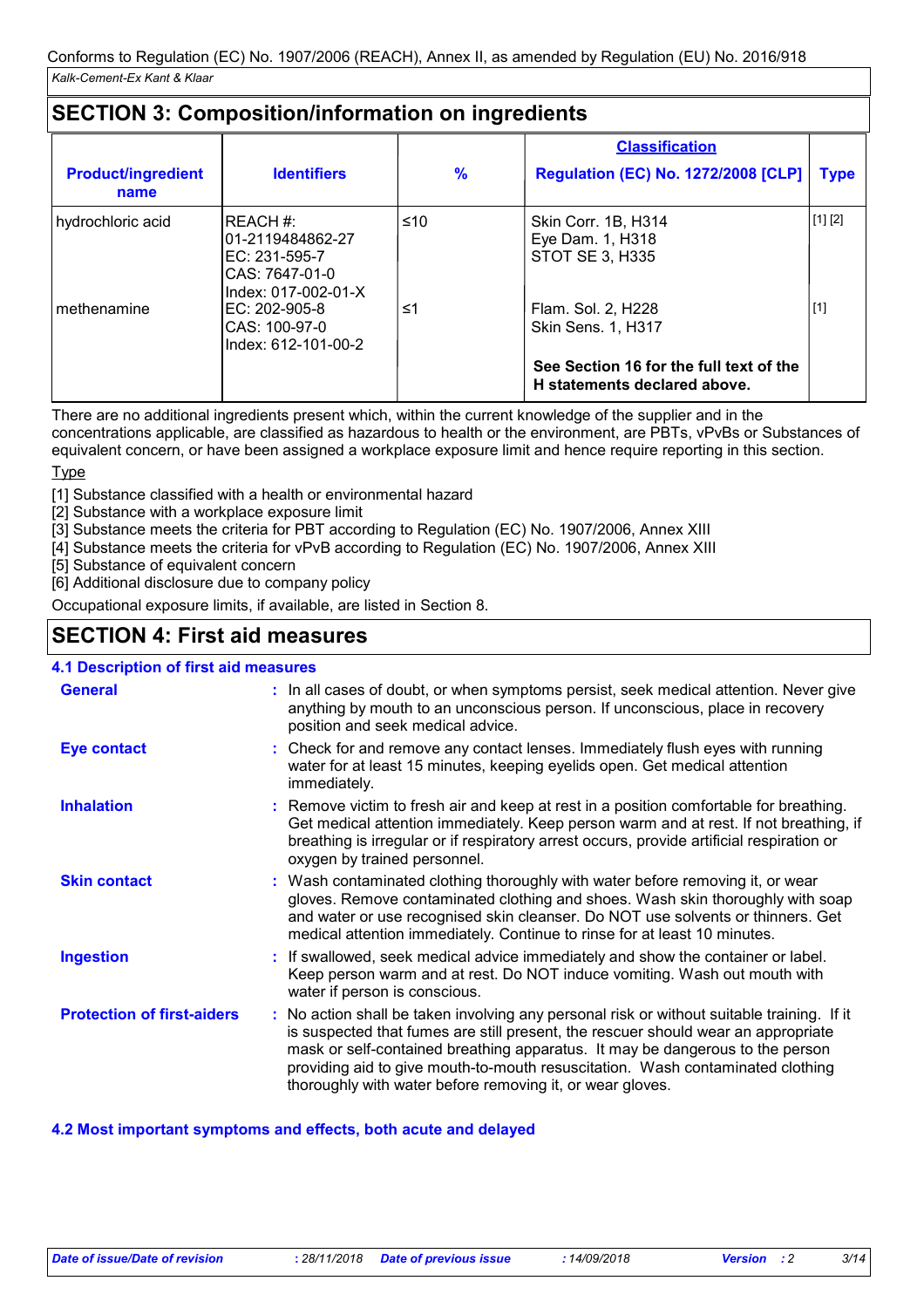### **SECTION 4: First aid measures**

There are no data available on the mixture itself. See Sections 2 and 3 for details.

Repeated or prolonged contact with the mixture may cause removal of natural fat from the skin, resulting in nonallergic contact dermatitis and absorption through the skin.

Ingestion may cause nausea, diarrhea and vomiting.

This takes into account, where known, delayed and immediate effects and also chronic effects of components from short-term and long-term exposure by oral, inhalation and dermal routes of exposure and eye contact.

#### **Over-exposure signs/symptoms**

| <b>Eye contact</b>        | : Adverse symptoms may include the following:<br>pain<br>watering<br>redness                                                   |
|---------------------------|--------------------------------------------------------------------------------------------------------------------------------|
| <b>Inhalation</b>         | : No specific data.                                                                                                            |
| <b>Skin contact</b>       | : Adverse symptoms may include the following:<br>pain or irritation<br>redness<br>blistering may occur                         |
| <b>Ingestion</b>          | : Adverse symptoms may include the following:<br>stomach pains                                                                 |
|                           | 4.3 Indication of any immediate medical attention and special treatment needed                                                 |
| <b>Notes to physician</b> | : Treat symptomatically. Contact poison treatment specialist immediately if large<br>quantities have been ingested or inhaled. |

**Specific treatments :** No specific treatment.

### See toxicological information (Section 11)

#### **SECTION 5: Firefighting measures** Recommended: alcohol-resistant foam, CO₂, powders, water spray. **: :** Do not use water jet. **Hazardous thermal decomposition products Hazards from the substance or mixture Special protective equipment for fire-fighters 5.1 Extinguishing media :** In a fire or if heated, a pressure increase will occur and the container may burst. **:** Decomposition products may include the following materials: **:** Fire-fighters should wear appropriate protective equipment and self-contained **Suitable extinguishing media Unsuitable extinguishing media 5.2 Special hazards arising from the substance or mixture 5.3 Advice for firefighters Special protective actions for fire-fighters :** Promptly isolate the scene by removing all persons from the vicinity of the incident if there is a fire. No action shall be taken involving any personal risk or without suitable training. breathing apparatus (SCBA) with a full face-piece operated in positive pressure mode. Clothing for fire-fighters (including helmets, protective boots and gloves) conforming to European standard EN 469 will provide a basic level of protection for chemical incidents. halogenated compounds

**Additional information :** No unusual hazard if involved in a fire.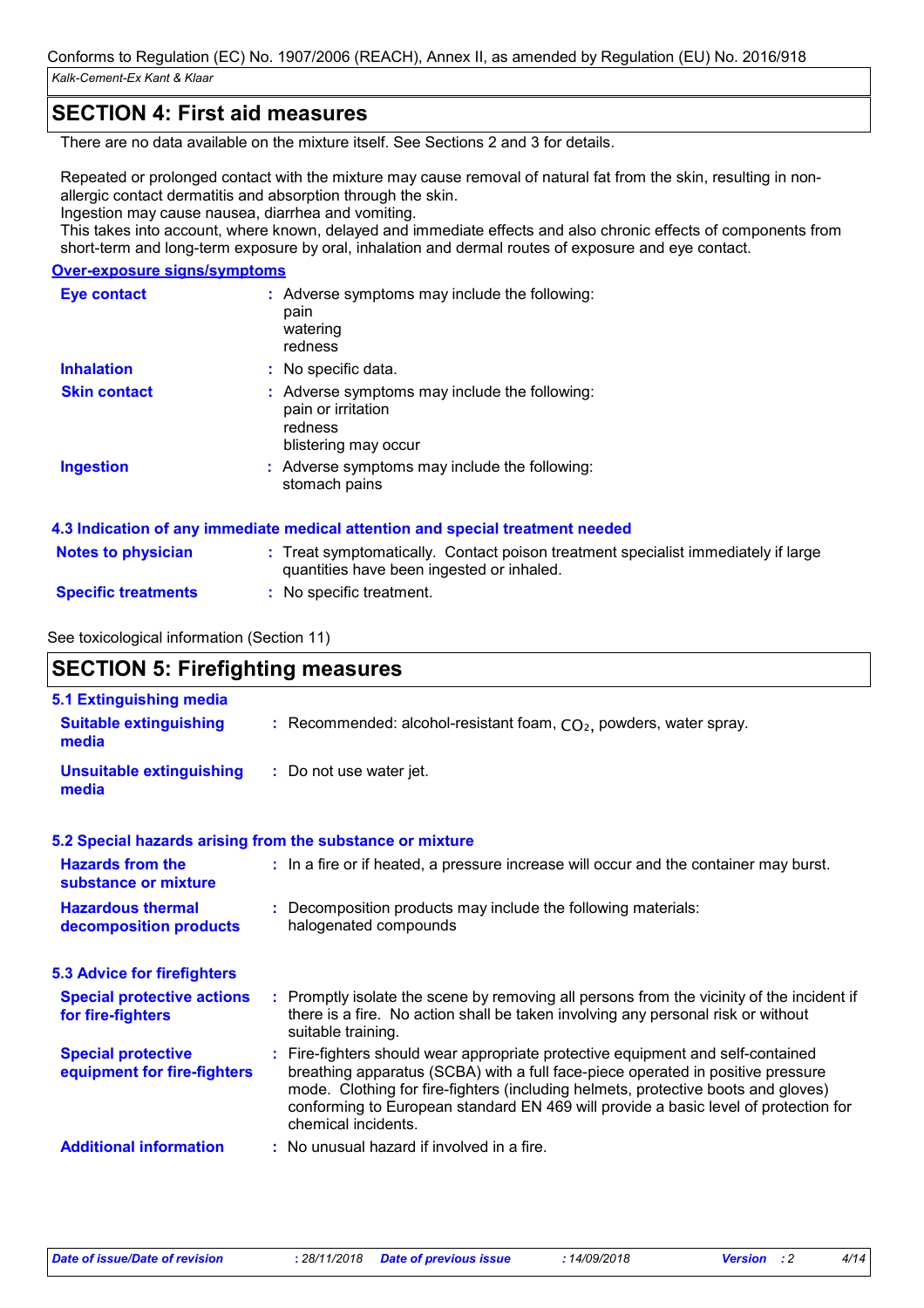## **SECTION 6: Accidental release measures**

|                                                          | 6.1 Personal precautions, protective equipment and emergency procedures                                                                                                                                                                                                                                                                                                                                                                                                                                                                                                                                                                                                                                      |
|----------------------------------------------------------|--------------------------------------------------------------------------------------------------------------------------------------------------------------------------------------------------------------------------------------------------------------------------------------------------------------------------------------------------------------------------------------------------------------------------------------------------------------------------------------------------------------------------------------------------------------------------------------------------------------------------------------------------------------------------------------------------------------|
| For non-emergency<br>personnel                           | : No action shall be taken involving any personal risk or without suitable training.<br>Evacuate surrounding areas. Keep unnecessary and unprotected personnel from<br>entering. Do not touch or walk through spilt material. Do not breathe vapour or mist.<br>Provide adequate ventilation. Wear appropriate respirator when ventilation is<br>inadequate. Put on appropriate personal protective equipment.                                                                                                                                                                                                                                                                                               |
| <b>For emergency responders :</b>                        | If specialised clothing is required to deal with the spillage, take note of any<br>information in Section 8 on suitable and unsuitable materials. See also the<br>information in "For non-emergency personnel".                                                                                                                                                                                                                                                                                                                                                                                                                                                                                              |
| <b>6.2 Environmental</b><br>precautions                  | : Avoid dispersal of spilt material and runoff and contact with soil, waterways, drains<br>and sewers. Inform the relevant authorities if the product has caused environmental<br>pollution (sewers, waterways, soil or air).                                                                                                                                                                                                                                                                                                                                                                                                                                                                                |
| 6.3 Methods and material for containment and cleaning up |                                                                                                                                                                                                                                                                                                                                                                                                                                                                                                                                                                                                                                                                                                              |
| <b>Small spill</b>                                       | : Stop leak if without risk. Move containers from spill area. Dilute with water and mop<br>up if water-soluble. Alternatively, or if water-insoluble, absorb with an inert dry<br>material and place in an appropriate waste disposal container. Dispose of via a<br>licensed waste disposal contractor.                                                                                                                                                                                                                                                                                                                                                                                                     |
| <b>Large spill</b>                                       | Stop leak if without risk. Move containers from spill area. Approach the release<br>from upwind. Prevent entry into sewers, water courses, basements or confined<br>areas. Wash spillages into an effluent treatment plant or proceed as follows.<br>Contain and collect spillage with non-combustible, absorbent material e.g. sand,<br>earth, vermiculite or diatomaceous earth and place in container for disposal<br>according to local regulations. The spilled material may be neutralized with sodium<br>carbonate, sodium bicarbonate or sodium hydroxide. Dispose of via a licensed<br>waste disposal contractor. Contaminated absorbent material may pose the same<br>hazard as the spilt product. |
| <b>6.4 Reference to other</b><br><b>sections</b>         | : See Section 1 for emergency contact information.<br>See Section 8 for information on appropriate personal protective equipment.<br>See Section 13 for additional waste treatment information.                                                                                                                                                                                                                                                                                                                                                                                                                                                                                                              |

### **SECTION 7: Handling and storage**

The information in this section contains generic advice and guidance.

| <b>7.1 Precautions for safe</b><br>handling | : Avoid contact with skin and eyes. Avoid the inhalation of dust, particulates, spray or<br>mist arising from the application of this mixture. Avoid inhalation of dust from<br>sanding.<br>Eating, drinking and smoking should be prohibited in areas where this material is<br>handled, stored and processed.<br>Put on appropriate personal protective equipment (see Section 8).<br>Never use pressure to empty. Container is not a pressure vessel.<br>Always keep in containers made from the same material as the original one.<br>Comply with the health and safety at work laws.<br>Do not allow to enter drains or watercourses.<br>When operators, whether spraying or not, have to work inside the spray booth,<br>ventilation is unlikely to be sufficient to control particulates and solvent vapour in all<br>cases. In such circumstances they should wear a compressed air-fed respirator |
|---------------------------------------------|------------------------------------------------------------------------------------------------------------------------------------------------------------------------------------------------------------------------------------------------------------------------------------------------------------------------------------------------------------------------------------------------------------------------------------------------------------------------------------------------------------------------------------------------------------------------------------------------------------------------------------------------------------------------------------------------------------------------------------------------------------------------------------------------------------------------------------------------------------------------------------------------------------|
|                                             | during the spraying process and until such time as the particulates and solvent<br>vapour concentration has fallen below the exposure limits.                                                                                                                                                                                                                                                                                                                                                                                                                                                                                                                                                                                                                                                                                                                                                              |

### **7.2 Conditions for safe storage, including any incompatibilities**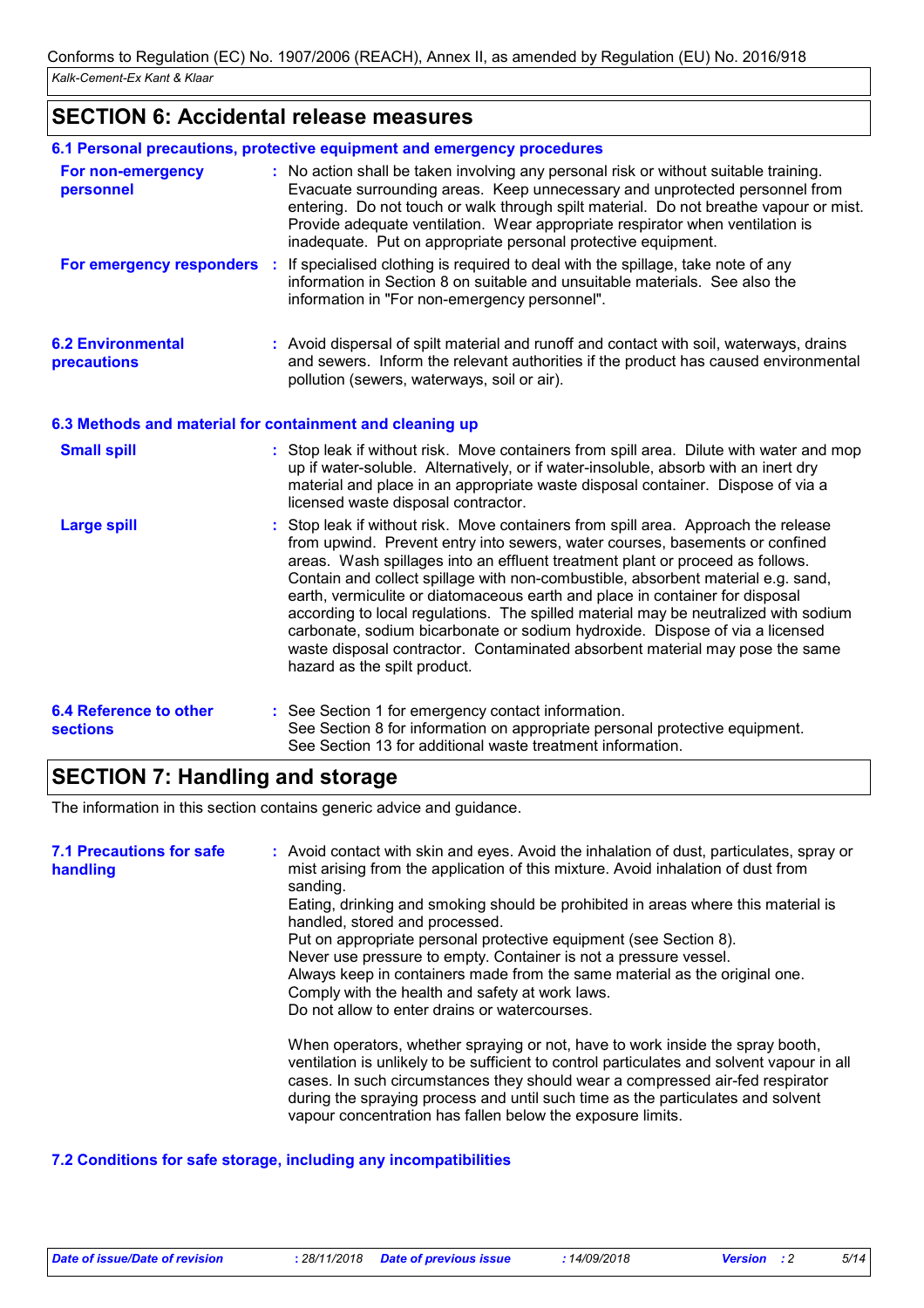## **SECTION 7: Handling and storage**

Store in accordance with local regulations.

#### **Notes on joint storage**

Keep away from: oxidising agents, strong alkalis, strong acids.

#### **Additional information on storage conditions**

Observe label precautions. Store in a dry, cool and well-ventilated area. Keep away from heat and direct sunlight. Keep away from sources of ignition. No smoking. Prevent unauthorised access. Containers that have been opened must be carefully resealed and kept upright to prevent leakage.

### **7.3 Specific end use(s)**

**Recommendations :**

: Not available. : Not available.

**Industrial sector specific : solutions**

## **SECTION 8: Exposure controls/personal protection**

The information in this section contains generic advice and guidance. Information is provided based on typical anticipated uses of the product. Additional measures might be required for bulk handling or other uses that could significantly increase worker exposure or environmental releases.

### **8.1 Control parameters**

### **Occupational exposure limits**

| <b>Product/ingredient name</b>                  |              | <b>Exposure limit values</b>                                                                                                                                                                                                                                                                   |                                                                                                                                                                                                                                                                                                                                                                                                                                                                                                                                                                                                                                                                                                                                                                                                                                                                                                                                                                                                                     |                |                    |
|-------------------------------------------------|--------------|------------------------------------------------------------------------------------------------------------------------------------------------------------------------------------------------------------------------------------------------------------------------------------------------|---------------------------------------------------------------------------------------------------------------------------------------------------------------------------------------------------------------------------------------------------------------------------------------------------------------------------------------------------------------------------------------------------------------------------------------------------------------------------------------------------------------------------------------------------------------------------------------------------------------------------------------------------------------------------------------------------------------------------------------------------------------------------------------------------------------------------------------------------------------------------------------------------------------------------------------------------------------------------------------------------------------------|----------------|--------------------|
| hydrochloric acid                               |              | EH40/2005 WELs (United Kingdom (UK), 12/2011).<br>STEL: 8 mg/m <sup>3</sup> 15 minutes. Form: Gas and aerosol mists<br>STEL: 5 ppm 15 minutes. Form: Gas and aerosol mists<br>TWA: 2 mg/m <sup>3</sup> 8 hours. Form: Gas and aerosol mists<br>TWA: 1 ppm 8 hours. Form: Gas and aerosol mists |                                                                                                                                                                                                                                                                                                                                                                                                                                                                                                                                                                                                                                                                                                                                                                                                                                                                                                                                                                                                                     |                |                    |
| <b>Recommended monitoring</b><br>procedures     | required.    |                                                                                                                                                                                                                                                                                                | If this product contains ingredients with exposure limits, personal, workplace<br>atmosphere or biological monitoring may be required to determine the effectiveness<br>of the ventilation or other control measures and/or the necessity to use respiratory<br>protective equipment. Reference should be made to monitoring standards, such as<br>the following: European Standard EN 689 (Workplace atmospheres - Guidance for<br>the assessment of exposure by inhalation to chemical agents for comparison with<br>limit values and measurement strategy) European Standard EN 14042 (Workplace<br>atmospheres - Guide for the application and use of procedures for the assessment<br>of exposure to chemical and biological agents) European Standard EN 482<br>(Workplace atmospheres - General requirements for the performance of procedures<br>for the measurement of chemical agents) Reference to national guidance<br>documents for methods for the determination of hazardous substances will also be |                |                    |
| <b>DNELS/DMELS</b><br>No DNELs/DMELs available. |              |                                                                                                                                                                                                                                                                                                |                                                                                                                                                                                                                                                                                                                                                                                                                                                                                                                                                                                                                                                                                                                                                                                                                                                                                                                                                                                                                     |                |                    |
| <b>PNECs</b><br>No PNECs available              |              |                                                                                                                                                                                                                                                                                                |                                                                                                                                                                                                                                                                                                                                                                                                                                                                                                                                                                                                                                                                                                                                                                                                                                                                                                                                                                                                                     |                |                    |
| <b>8.2 Exposure controls</b>                    |              |                                                                                                                                                                                                                                                                                                |                                                                                                                                                                                                                                                                                                                                                                                                                                                                                                                                                                                                                                                                                                                                                                                                                                                                                                                                                                                                                     |                |                    |
| <b>Appropriate engineering</b><br>controls      |              |                                                                                                                                                                                                                                                                                                | : Provide adequate ventilation. Where reasonably practicable, this should be<br>achieved by the use of local exhaust ventilation and good general extraction. If<br>these are not sufficient to maintain concentrations of particulates and solvent<br>vapours below the OEL, suitable respiratory protection must be worn.                                                                                                                                                                                                                                                                                                                                                                                                                                                                                                                                                                                                                                                                                         |                |                    |
| <b>Individual protection measures</b>           |              |                                                                                                                                                                                                                                                                                                |                                                                                                                                                                                                                                                                                                                                                                                                                                                                                                                                                                                                                                                                                                                                                                                                                                                                                                                                                                                                                     |                |                    |
| <b>Hygiene measures</b>                         |              | safety showers are close to the workstation location.                                                                                                                                                                                                                                          | : Wash hands, forearms and face thoroughly after handling chemical products, before<br>eating, smoking and using the lavatory and at the end of the working period.<br>Appropriate techniques should be used to remove potentially contaminated clothing.<br>Wash contaminated clothing before reusing. Ensure that eyewash stations and                                                                                                                                                                                                                                                                                                                                                                                                                                                                                                                                                                                                                                                                            |                |                    |
| Date of issue/Date of revision                  | : 28/11/2018 | <b>Date of previous issue</b>                                                                                                                                                                                                                                                                  | :14/09/2018                                                                                                                                                                                                                                                                                                                                                                                                                                                                                                                                                                                                                                                                                                                                                                                                                                                                                                                                                                                                         | <b>Version</b> | 6/14<br>$\cdot$ :2 |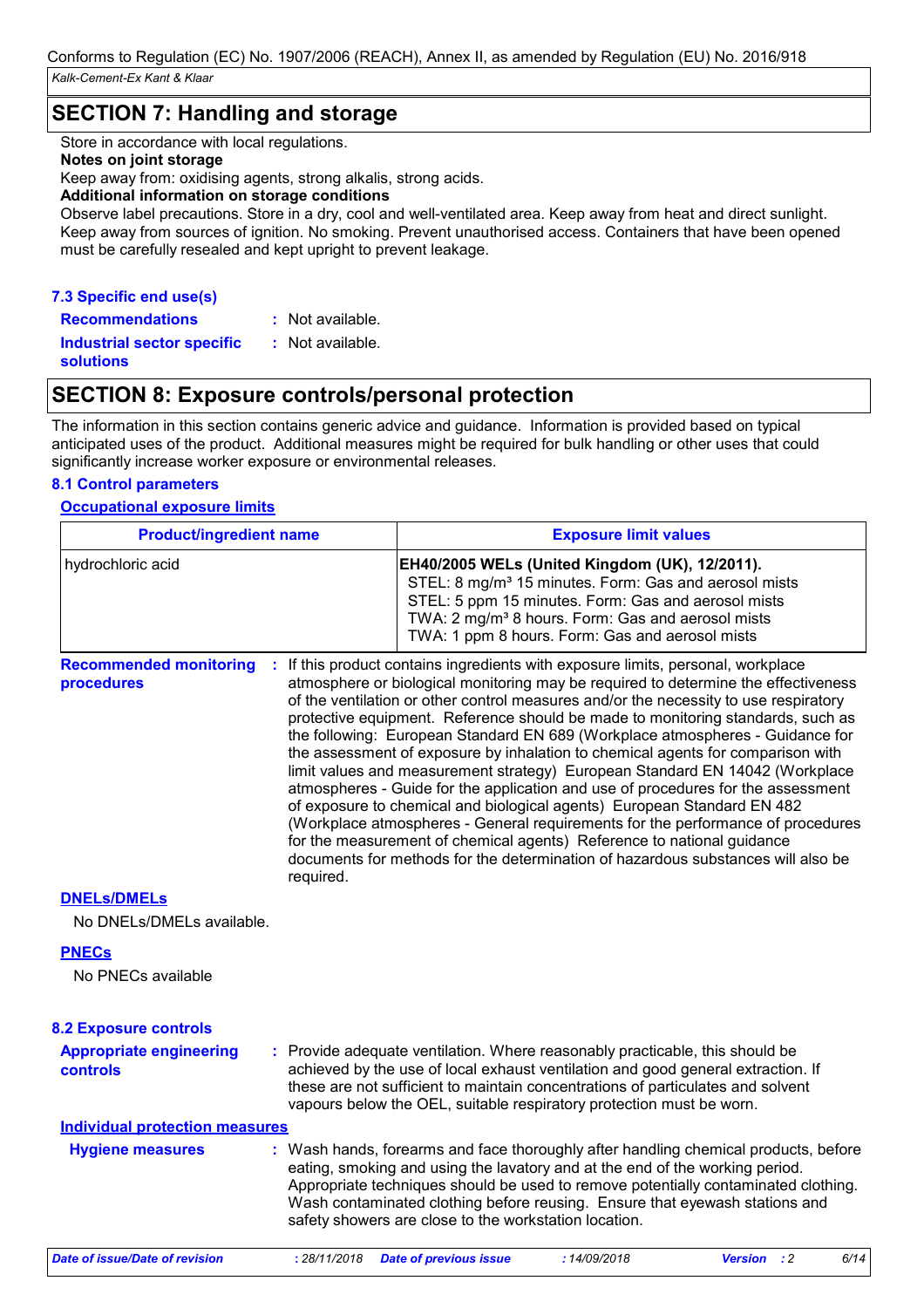### **SECTION 8: Exposure controls/personal protection**

| <b>Eye/face protection</b> | : Safety eyewear complying with an approved standard should be used when a risk<br>assessment indicates this is necessary to avoid exposure to liquid splashes, mists,<br>gases or dusts. If contact is possible, the following protection should be worn,<br>unless the assessment indicates a higher degree of protection: chemical splash<br>goggles and/or face shield. If inhalation hazards exist, a full-face respirator may be<br>required instead. |
|----------------------------|-------------------------------------------------------------------------------------------------------------------------------------------------------------------------------------------------------------------------------------------------------------------------------------------------------------------------------------------------------------------------------------------------------------------------------------------------------------|
|----------------------------|-------------------------------------------------------------------------------------------------------------------------------------------------------------------------------------------------------------------------------------------------------------------------------------------------------------------------------------------------------------------------------------------------------------------------------------------------------------|

### **Skin protection**

#### **Hand protection**

There is no one glove material or combination of materials that will give unlimited resistance to any individual or combination of chemicals.

The breakthrough time must be greater than the end use time of the product.

The instructions and information provided by the glove manufacturer on use, storage, maintenance and replacement must be followed.

Gloves should be replaced regularly and if there is any sign of damage to the glove material.

Always ensure that gloves are free from defects and that they are stored and used correctly.

The performance or effectiveness of the glove may be reduced by physical/chemical damage and poor maintenance.

Barrier creams may help to protect the exposed areas of the skin but should not be applied once exposure has occurred.

| <b>Gloves</b>                             | : For prolonged or repeated handling, use the following type of gloves:                                                                                                                                                                                                                                                         |
|-------------------------------------------|---------------------------------------------------------------------------------------------------------------------------------------------------------------------------------------------------------------------------------------------------------------------------------------------------------------------------------|
|                                           | Recommended: nitrile rubber or butyl rubber (0.6 mm) gloves                                                                                                                                                                                                                                                                     |
|                                           | The recommendation for the type or types of glove to use when handling this<br>product is based on information from the following source:                                                                                                                                                                                       |
|                                           | EN 374                                                                                                                                                                                                                                                                                                                          |
|                                           | The user must check that the final choice of type of glove selected for handling this<br>product is the most appropriate and takes into account the particular conditions of<br>use, as included in the user's risk assessment.                                                                                                 |
| <b>Body protection</b>                    | : Personal protective equipment for the body should be selected based on the task<br>being performed and the risks involved and should be approved by a specialist<br>before handling this product.                                                                                                                             |
| <b>Other skin protection</b>              | : Appropriate footwear and any additional skin protection measures should be<br>selected based on the task being performed and the risks involved and should be<br>approved by a specialist before handling this product.                                                                                                       |
| <b>Respiratory protection</b>             | : Respirator selection must be based on known or anticipated exposure levels, the<br>hazards of the product and the safe working limits of the selected respirator.<br>Recommended: Filter type: acid gas filter (Type E) (EN 140)                                                                                              |
| <b>Environmental exposure</b><br>controls | : Emissions from ventilation or work process equipment should be checked to ensure<br>they comply with the requirements of environmental protection legislation. In some<br>cases, fume scrubbers, filters or engineering modifications to the process<br>equipment will be necessary to reduce emissions to acceptable levels. |

## **SECTION 9: Physical and chemical properties**

| 9.1 Information on basic physical and chemical properties |                                                                      |
|-----------------------------------------------------------|----------------------------------------------------------------------|
| <b>Appearance</b>                                         |                                                                      |
| <b>Physical state</b>                                     | $:$ Liquid.                                                          |
| <b>Colour</b>                                             | : Red. to Purple.                                                    |
| <b>Odour</b>                                              | : Strong.                                                            |
| <b>Odour threshold</b>                                    | : Not available.                                                     |
| pH                                                        | : 2 [Conc. (% w/w): $100\%$ ]                                        |
| <b>Melting point/freezing point</b>                       | $:$ Not available.                                                   |
| Initial boiling point and<br>boiling range                | $:$ Not available.                                                   |
| <b>Flash point</b>                                        | : Closed cup: Not applicable. [Product does not sustain combustion.] |
| <b>Evaporation rate</b>                                   | : Not available.                                                     |
|                                                           |                                                                      |

*Date of issue/Date of revision* **:** *28/11/2018 Date of previous issue : 14/09/2018 Version : 2 7/14*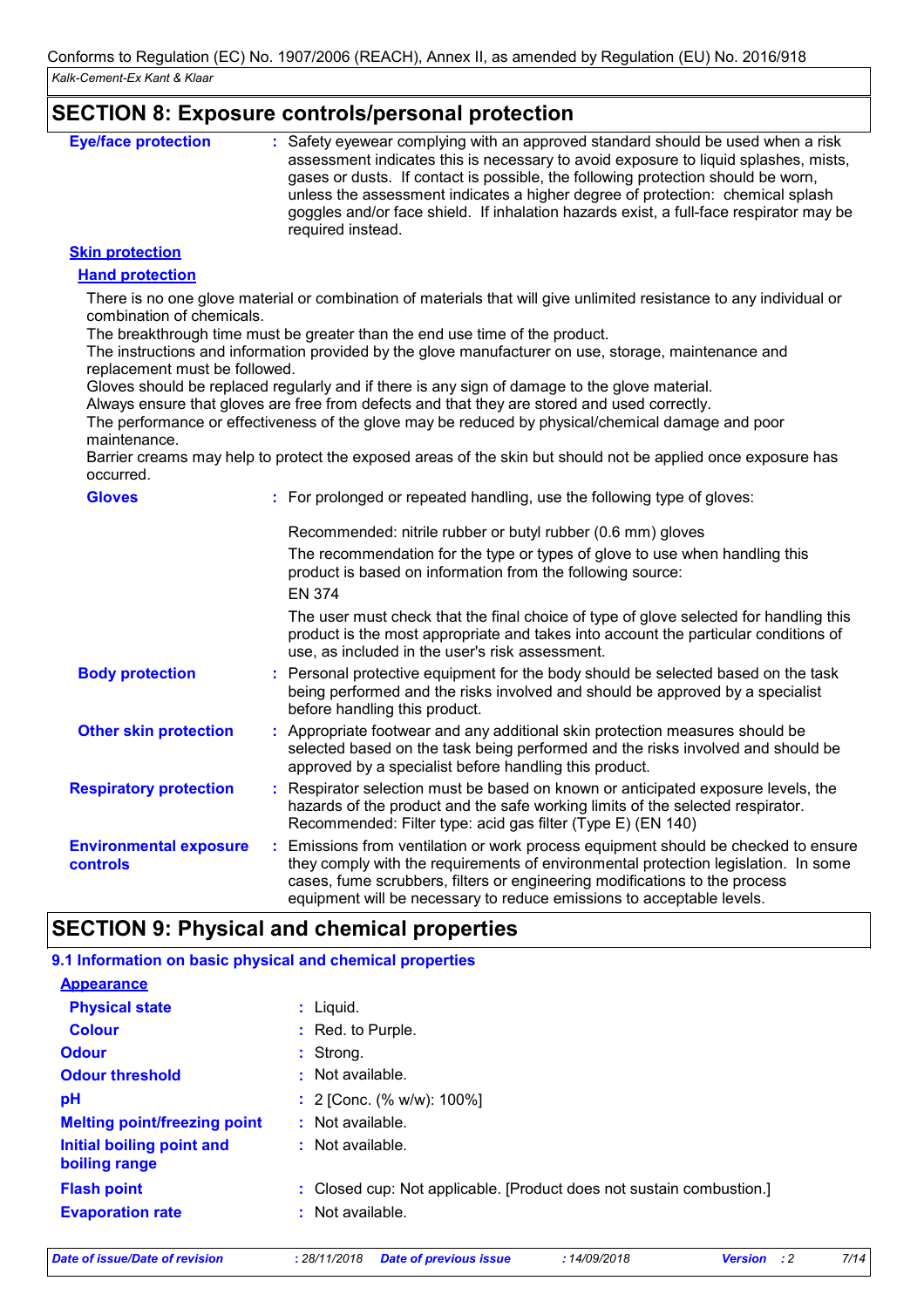## **SECTION 9: Physical and chemical properties**

| <b>Flammability (solid, gas)</b>                       | t. | Not available. |
|--------------------------------------------------------|----|----------------|
| <b>Upper/lower flammability or</b><br>explosive limits | ŧ. | Not available. |
| <b>Vapour pressure</b>                                 |    | Not available. |
| <b>Vapour density</b>                                  |    | Not available. |
| <b>Relative density</b>                                |    | : >1           |
| Solubility(ies)                                        |    | Not available. |
| <b>Partition coefficient: n-octanol/</b><br>water      | t  | Not available. |
| <b>Auto-ignition temperature</b>                       | t. | Not available. |
| <b>Decomposition temperature</b>                       | ÷. | Not available. |
| <b>Viscosity</b>                                       |    | Not available. |
| <b>Explosive properties</b>                            | ÷  | Not available. |
| <b>Oxidising properties</b>                            |    | Not available. |

### **9.2 Other information**

No additional information.

| <b>SECTION 10: Stability and reactivity</b>       |                                                                                                                                                                                               |  |  |  |
|---------------------------------------------------|-----------------------------------------------------------------------------------------------------------------------------------------------------------------------------------------------|--|--|--|
| <b>10.1 Reactivity</b>                            | : No specific test data related to reactivity available for this product or its ingredients.                                                                                                  |  |  |  |
| <b>10.2 Chemical stability</b>                    | : Stable under recommended storage and handling conditions (see Section 7).                                                                                                                   |  |  |  |
| <b>10.3 Possibility of</b><br>hazardous reactions | : Under normal conditions of storage and use, hazardous reactions will not occur.                                                                                                             |  |  |  |
| <b>10.4 Conditions to avoid</b>                   | When exposed to high temperatures may produce hazardous decomposition<br>products.                                                                                                            |  |  |  |
| <b>10.5 Incompatible materials</b>                | : Keep away from the following materials to prevent strong exothermic reactions:<br>oxidising agents, strong alkalis, strong acids.                                                           |  |  |  |
| <b>10.6 Hazardous</b><br>decomposition products   | : Under normal conditions of storage and use, hazardous decomposition products<br>should not be produced.<br>If involved in a fire, toxic gases including CO, CO2 and smoke can be generated. |  |  |  |

## **SECTION 11: Toxicological information**

**11.1 Information on toxicological effects**

### **Acute toxicity**

**Conclusion/Summary :** Based on available data, the classification criteria are not met.

### **Acute toxicity estimates**

Not available.

### **Irritation/Corrosion**

| <b>Product/ingredient name</b> | <b>Result</b>        | <b>Species</b> | <b>Score</b> | <b>Exposure</b>                | <b>Observation</b> |
|--------------------------------|----------------------|----------------|--------------|--------------------------------|--------------------|
| hydrochloric acid              | Eyes - Mild irritant | Rabbit         |              | $0.5$ minutes<br>5 milligrams  |                    |
|                                | Skin - Mild irritant | Human          |              | 124 hours 4<br><b>IPercent</b> |                    |

**Conclusion/Summary**

```
Date of issue/Date of revision : 28/11/2018 Date of previous issue : 14/09/2018 Version : 2 8/14
```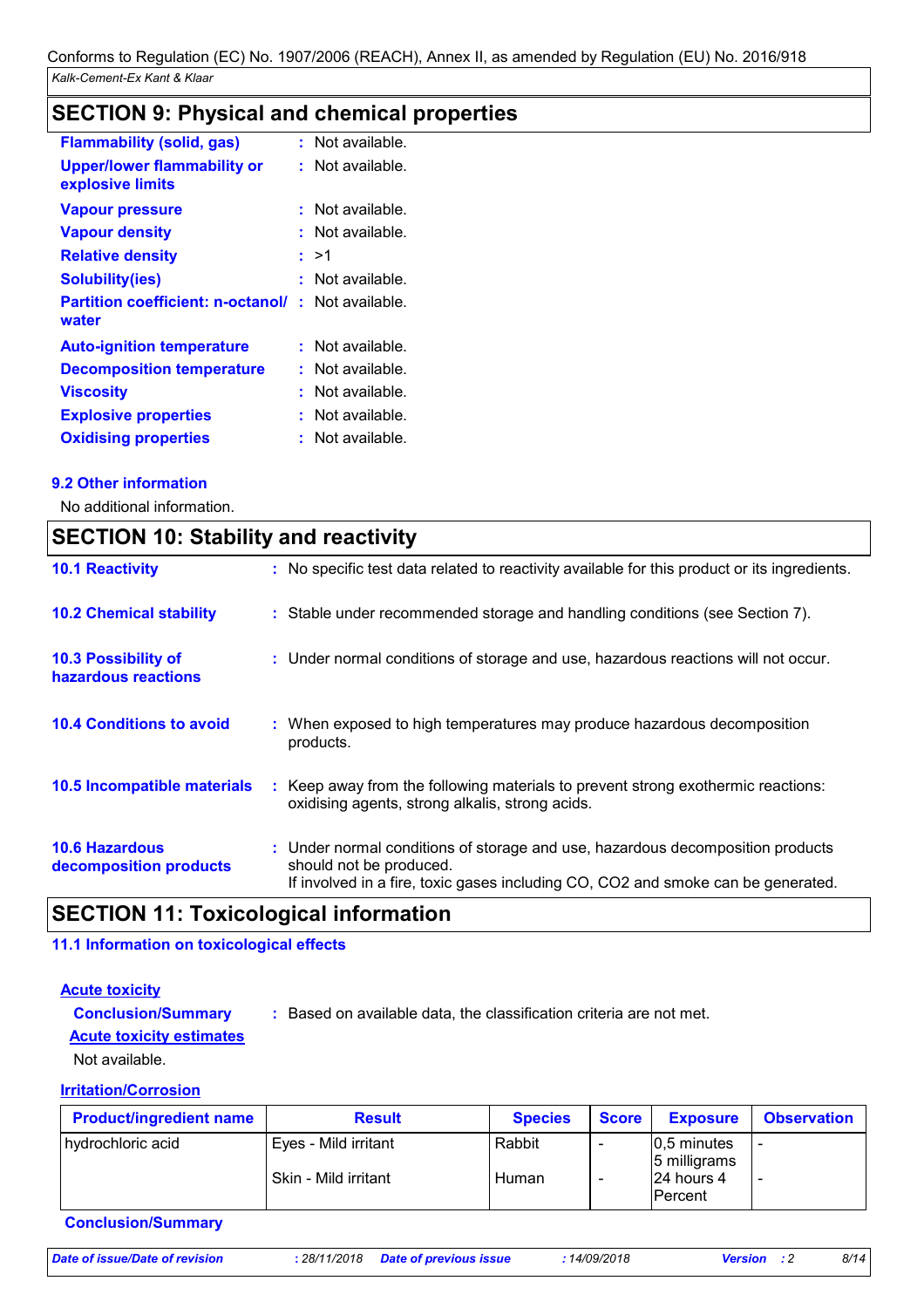# **SECTION 11: Toxicological information**

| <b>Skin</b>                                      | : Corrosive to the skin.                                            |
|--------------------------------------------------|---------------------------------------------------------------------|
| <b>Eyes</b>                                      | : Causes serious eye damage.                                        |
| <b>Respiratory</b>                               | : Based on available data, the classification criteria are not met. |
| <b>Sensitisation</b>                             |                                                                     |
| <b>Conclusion/Summary</b>                        |                                                                     |
| <b>Skin</b>                                      | : Based on available data, the classification criteria are not met. |
| <b>Respiratory</b>                               | Based on available data, the classification criteria are not met.   |
| <b>Mutagenicity</b>                              |                                                                     |
| <b>Conclusion/Summary</b>                        | : Based on available data, the classification criteria are not met. |
| <b>Carcinogenicity</b>                           |                                                                     |
| <b>Conclusion/Summary</b>                        | : Based on available data, the classification criteria are not met. |
| <b>Reproductive toxicity</b>                     |                                                                     |
| <b>Conclusion/Summary</b>                        | : Based on available data, the classification criteria are not met. |
| <b>Teratogenicity</b>                            |                                                                     |
| <b>Conclusion/Summary</b>                        | : Based on available data, the classification criteria are not met. |
| Specific target organ toxicity (single exposure) |                                                                     |

| <b>Product/ingredient name</b> | <b>Category</b> | <b>Route of</b><br>exposure | <b>Target organs</b>              |
|--------------------------------|-----------------|-----------------------------|-----------------------------------|
| l hydrochloric acid            | Category 3      | Not applicable.             | Respiratory tract<br>l irritation |

**Specific target organ toxicity (repeated exposure)** Not available.

### **Aspiration hazard**

Not available.

### **Delayed and immediate effects as well as chronic effects from short and long-term exposure**

| <b>Short term exposure</b>                   |                                                                     |
|----------------------------------------------|---------------------------------------------------------------------|
| <b>Potential immediate</b><br>effects        | $:$ Not available.                                                  |
| <b>Potential delayed effects</b>             | $:$ Not available.                                                  |
| <b>Long term exposure</b>                    |                                                                     |
| <b>Potential immediate</b><br><b>effects</b> | $:$ Not available.                                                  |
| <b>Potential delayed effects</b>             | : Not available.                                                    |
| <b>Potential chronic health effects</b>      |                                                                     |
| Not available.                               |                                                                     |
| <b>Conclusion/Summary</b>                    | : Based on available data, the classification criteria are not met. |
| <b>General</b>                               | : No known significant effects or critical hazards.                 |
| <b>Carcinogenicity</b>                       | : No known significant effects or critical hazards.                 |
|                                              |                                                                     |
| <b>Mutagenicity</b>                          | : No known significant effects or critical hazards.                 |
| <b>Teratogenicity</b>                        | : No known significant effects or critical hazards.                 |
| <b>Developmental effects</b>                 | : No known significant effects or critical hazards.                 |
| <b>Fertility effects</b>                     | : No known significant effects or critical hazards.                 |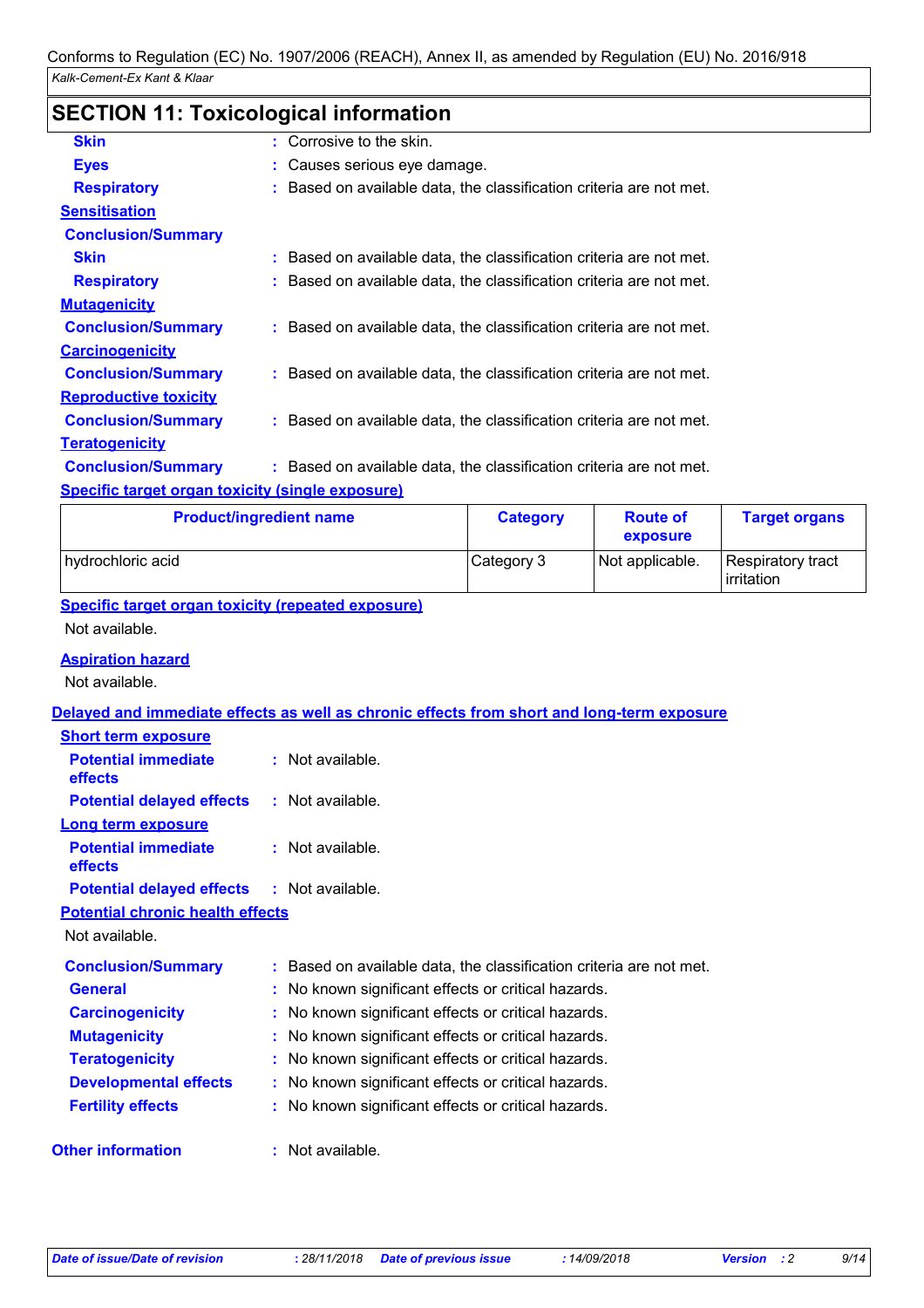# **SECTION 12: Ecological information**

### **12.1 Toxicity**

There are no data available on the mixture itself. Do not allow to enter drains or watercourses.

| <b>Product/ingredient name</b> | <b>Result</b>                                                        | <b>Species</b>                           | <b>Exposure</b> |
|--------------------------------|----------------------------------------------------------------------|------------------------------------------|-----------------|
| hydrochloric acid              | Acute LC50 260 mg/l Marine water                                     | Crustaceans - Crangon<br>crangon - Adult | 48 hours        |
|                                | Acute LC50 240 mg/l Marine water                                     | Crustaceans - Carcinus<br>maenas - Adult | 48 hours        |
|                                | Acute LC50 282 mg/l Fresh water                                      | Fish - Gambusia affinis - Adult          | 96 hours        |
| methenamine                    | Acute EC50 36000000 µg/l Fresh water   Daphnia spec. - Daphnia magna |                                          | 148 hours       |
|                                | Acute LC50 10000000 µg/l Marine<br>water                             | Fish - Alburnus alburnus                 | 96 hours        |
| <b>Conclusion/Summary</b>      | : Based on available data, the classification criteria are not met.  |                                          |                 |

### **12.2 Persistence and degradability**

| <b>Conclusion/Summary</b> | : The surfactant(s) contained in this preparation complies (comply) with the<br>biodegradability criteria as laid down in Regulation (EC) No.648/2004 on detergents.<br>Data to support this assertion are held at the disposal of the competent authorities<br>of the Member States and will be made available to them, at their direct request or |
|---------------------------|-----------------------------------------------------------------------------------------------------------------------------------------------------------------------------------------------------------------------------------------------------------------------------------------------------------------------------------------------------|
|                           | at the request of a detergent manufacturer.                                                                                                                                                                                                                                                                                                         |

### **12.3 Bioaccumulative potential**

| <b>Product/ingredient name</b> | <b>LogP</b> <sub>ow</sub> | <b>BCF</b> | <b>Potential</b> |
|--------------------------------|---------------------------|------------|------------------|
| hydrochloric acid              | 0,3                       |            | l low            |
| I methenamine                  | $-2,18$                   |            | llow             |

| <b>12.4 Mobility in soil</b>                            |                   |
|---------------------------------------------------------|-------------------|
| <b>Soil/water partition</b><br><b>coefficient (Koc)</b> | : Not available.  |
| <b>Mobility</b>                                         | : Not available.  |
| <b>12.5 Results of PBT and vPvB assessment</b>          |                   |
| <b>PBT</b>                                              | : Not applicable. |
| <b>vPvB</b>                                             | : Not applicable. |

**12.6 Other adverse effects** : No known significant effects or critical hazards.

### **SECTION 13: Disposal considerations**

The information in this section contains generic advice and guidance.

| <b>13.1 Waste treatment methods</b> |                                                                                                                                                                                                                                                                                                                                                                                                                                                                                                                                                      |
|-------------------------------------|------------------------------------------------------------------------------------------------------------------------------------------------------------------------------------------------------------------------------------------------------------------------------------------------------------------------------------------------------------------------------------------------------------------------------------------------------------------------------------------------------------------------------------------------------|
| <b>Product</b>                      |                                                                                                                                                                                                                                                                                                                                                                                                                                                                                                                                                      |
| <b>Methods of disposal</b>          | : The generation of waste should be avoided or minimised wherever possible.<br>Disposal of this product, solutions and any by-products should at all times comply<br>with the requirements of environmental protection and waste disposal legislation<br>and any regional local authority requirements. Dispose of surplus and non-<br>recyclable products via a licensed waste disposal contractor. Waste should not be<br>disposed of untreated to the sewer unless fully compliant with the requirements of<br>all authorities with jurisdiction. |
| <b>Hazardous waste</b>              | $:$ Yes.                                                                                                                                                                                                                                                                                                                                                                                                                                                                                                                                             |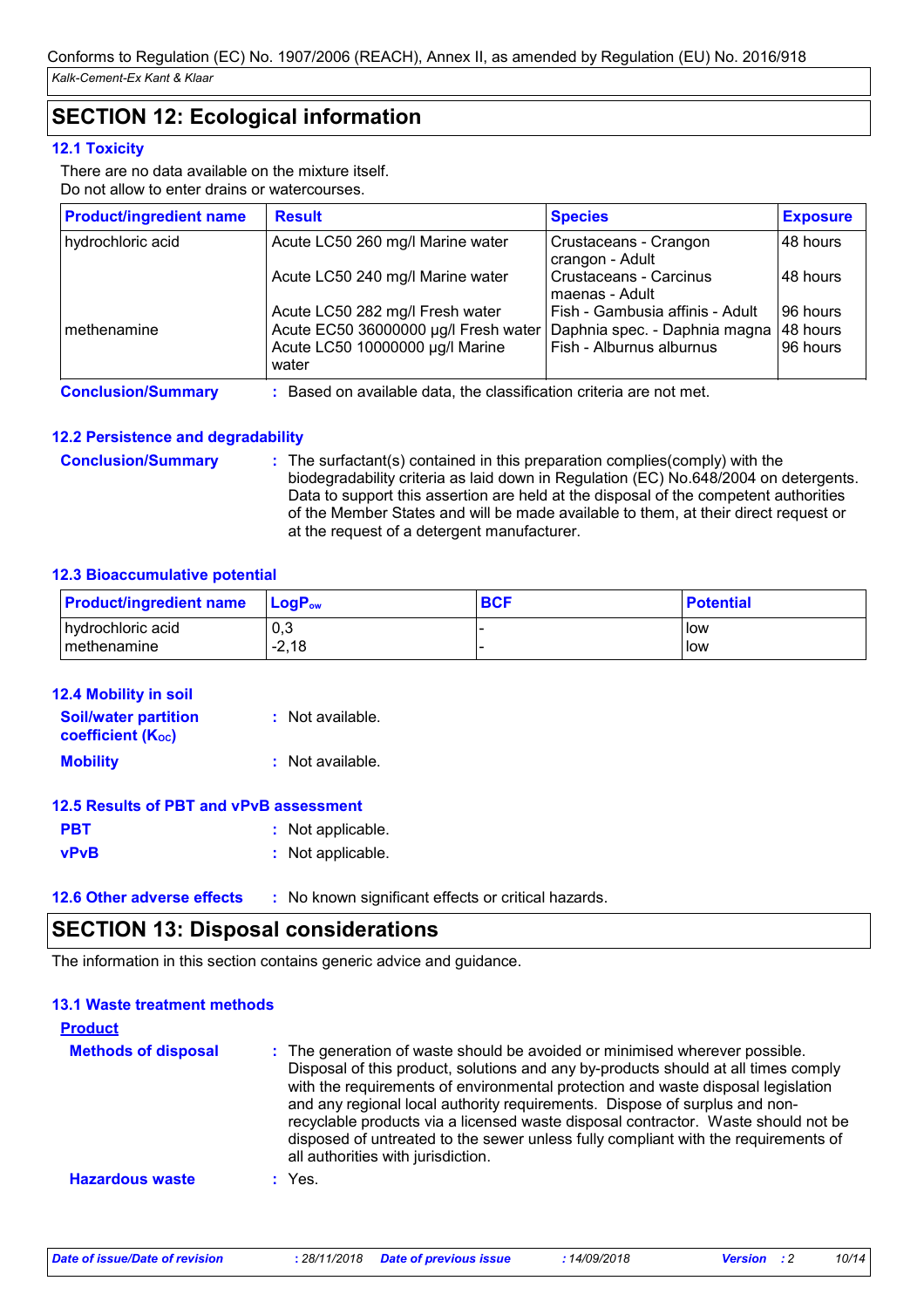### **SECTION 13: Disposal considerations**

: Do not allow to enter drains or watercourses. Dispose of according to all federal, state and local applicable regulations. If this product is mixed with other wastes, the original waste product code may no longer apply and the appropriate code should be assigned. For further information, contact your local waste authority. **Disposal considerations :**

### **European waste catalogue (EWC)**

The European Waste Catalogue classification of this product, when disposed of as waste, is:

| <b>Waste code</b>              | <b>Waste designation</b>                                                                                                                                                                                                                                                                                                                     |  |  |  |  |
|--------------------------------|----------------------------------------------------------------------------------------------------------------------------------------------------------------------------------------------------------------------------------------------------------------------------------------------------------------------------------------------|--|--|--|--|
| 06 01 02*                      | hydrochloric acid                                                                                                                                                                                                                                                                                                                            |  |  |  |  |
| <b>Packaging</b>               |                                                                                                                                                                                                                                                                                                                                              |  |  |  |  |
| <b>Methods of disposal</b>     | : The generation of waste should be avoided or minimised wherever possible. Waste<br>packaging should be recycled. Incineration or landfill should only be considered<br>when recycling is not feasible.                                                                                                                                     |  |  |  |  |
| <b>Disposal considerations</b> | : Using information provided in this safety data sheet, advice should be obtained from<br>the relevant waste authority on the classification of empty containers.<br>Empty containers must be scrapped or reconditioned.<br>Dispose of containers contaminated by the product in accordance with local or<br>national legal provisions.      |  |  |  |  |
| <b>Special precautions</b>     | : This material and its container must be disposed of in a safe way. Care should be<br>taken when handling emptied containers that have not been cleaned or rinsed out.<br>Empty containers or liners may retain some product residues. Avoid dispersal of<br>spilt material and runoff and contact with soil, waterways, drains and sewers. |  |  |  |  |

## **SECTION 14: Transport information**

|                                           | <b>ADR/RID</b>                                                                                                            | <b>ADN</b>        | <b>IMDG</b>                                                                                                                  | <b>IATA</b>                                                                                                                                                                                                                                                                                              |
|-------------------------------------------|---------------------------------------------------------------------------------------------------------------------------|-------------------|------------------------------------------------------------------------------------------------------------------------------|----------------------------------------------------------------------------------------------------------------------------------------------------------------------------------------------------------------------------------------------------------------------------------------------------------|
| 14.1 UN number                            | <b>UN1789</b>                                                                                                             | <b>UN1789</b>     | <b>UN1789</b>                                                                                                                | <b>UN1789</b>                                                                                                                                                                                                                                                                                            |
| 14.2 UN proper<br>shipping name           | hydrochloric acid                                                                                                         | hydrochloric acid | hydrochloric acid                                                                                                            | hydrochloric acid                                                                                                                                                                                                                                                                                        |
| <b>14.3 Transport</b><br>hazard class(es) | 8                                                                                                                         | 8                 | 8                                                                                                                            | 8                                                                                                                                                                                                                                                                                                        |
| 14.4 Packing<br>group                     | $\sf II$                                                                                                                  | Ш                 | $\mathbf{I}$                                                                                                                 | Ш                                                                                                                                                                                                                                                                                                        |
| 14.5<br><b>Environmental</b><br>hazards   | No.                                                                                                                       | No.               | No.                                                                                                                          | No.                                                                                                                                                                                                                                                                                                      |
| <b>Additional</b><br><b>information</b>   | <b>Limited quantity:</b><br>LQ22<br>Remarks:<br>$($ 1L: $)$ Limited<br>Quantity - ADR/IMDG<br>3.4<br>ADR Tunnel code: (E) |                   | <b>Emergency</b><br>schedules (EmS):<br>$F-A + S-B$<br>Remarks:<br>$( \leq 1L$ : $)$ Limited<br>Quantity - ADR/IMDG<br>3.4.6 | Passenger and<br><b>Cargo Aircraft</b><br>Quantity limitation: 1L<br>Packaging<br>instructions: 851<br><b>Cargo Aircraft Only</b><br>Quantity limitation: 30<br>Packaging<br>instructions: 855<br><b>Limited Quantities -</b><br><b>Passenger Aircraft</b><br>Quantity limitation: 0.<br>5L<br>Packaging |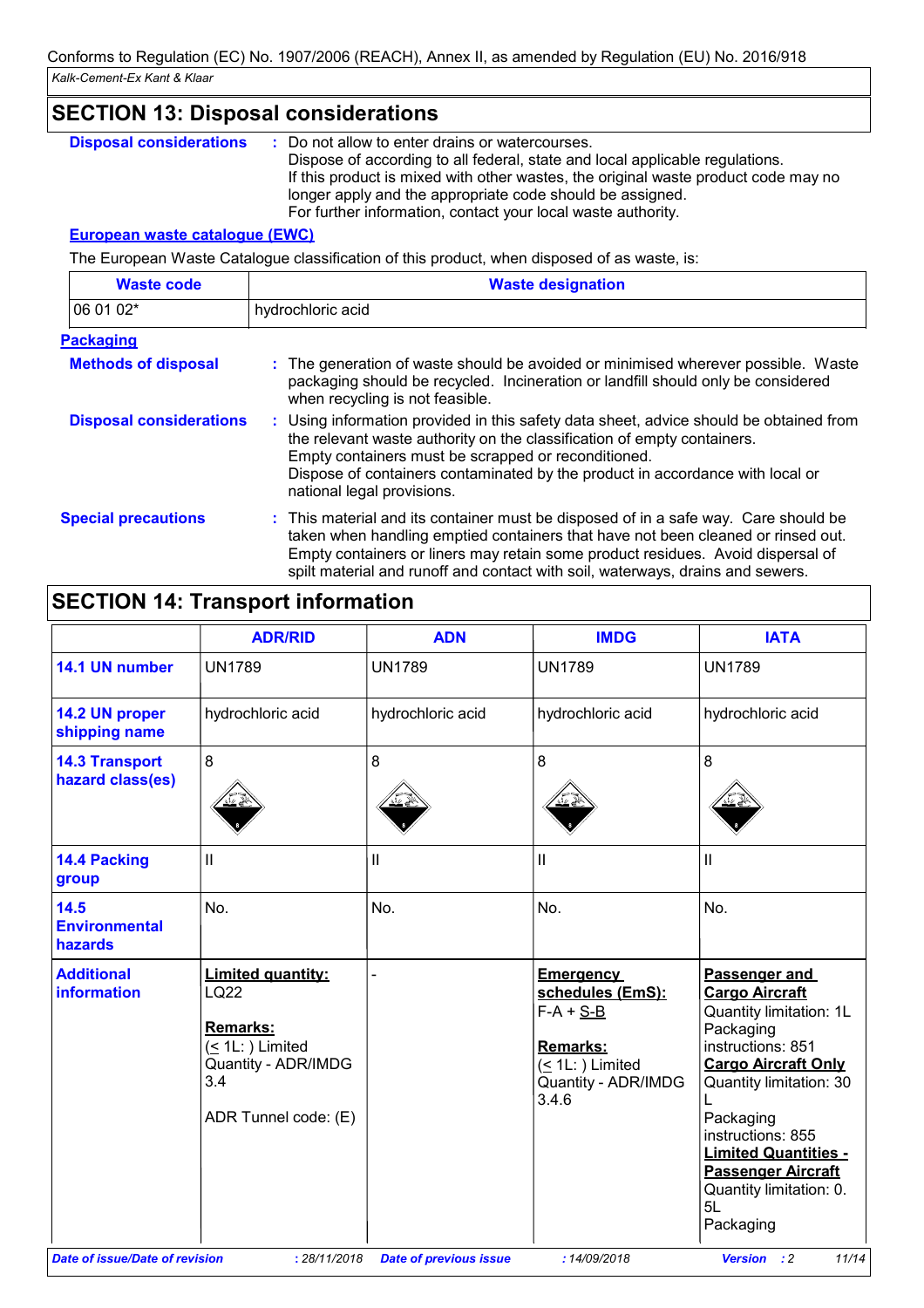| <b>SECTION 14: Transport information</b> |                       |  |
|------------------------------------------|-----------------------|--|
|                                          | l instructions: Y 840 |  |

```
user
```
**14.6 Special precautions for : Transport within user's premises: always transport in closed containers that are** upright and secure. Ensure that persons transporting the product know what to do in the event of an accident or spillage.

## **SECTION 15: Regulatory information**

|                                                                                                                                                                            | 15.1 Safety, health and environmental regulations/legislation specific for the substance or mixture                                                                                                                                                                                               |
|----------------------------------------------------------------------------------------------------------------------------------------------------------------------------|---------------------------------------------------------------------------------------------------------------------------------------------------------------------------------------------------------------------------------------------------------------------------------------------------|
| EU Regulation (EC) No. 1907/2006 (REACH)                                                                                                                                   |                                                                                                                                                                                                                                                                                                   |
|                                                                                                                                                                            | <b>Annex XIV - List of substances subject to authorisation</b>                                                                                                                                                                                                                                    |
| <b>Annex XIV</b>                                                                                                                                                           |                                                                                                                                                                                                                                                                                                   |
| None of the components are listed.                                                                                                                                         |                                                                                                                                                                                                                                                                                                   |
| <b>Substances of very high concern</b>                                                                                                                                     |                                                                                                                                                                                                                                                                                                   |
| None of the components are listed.                                                                                                                                         |                                                                                                                                                                                                                                                                                                   |
| <b>Annex XVII - Restrictions : Not applicable.</b><br>on the manufacture,<br>placing on the market<br>and use of certain<br>dangerous substances,<br>mixtures and articles |                                                                                                                                                                                                                                                                                                   |
| <b>Other EU requlations</b>                                                                                                                                                |                                                                                                                                                                                                                                                                                                   |
| <b>VOC for Ready-for-Use</b><br><b>Mixture</b>                                                                                                                             | : Not applicable.                                                                                                                                                                                                                                                                                 |
| <b>Europe inventory</b>                                                                                                                                                    | : All components are listed or exempted.                                                                                                                                                                                                                                                          |
| <b>Black List Chemicals</b><br>(76/464/EEC)                                                                                                                                | t                                                                                                                                                                                                                                                                                                 |
| <b>Industrial emissions</b><br>(integrated pollution<br>prevention and control) -<br>Air                                                                                   | : Listed                                                                                                                                                                                                                                                                                          |
| Ozone depleting substances (1005/2009/EU)<br>Not listed.                                                                                                                   |                                                                                                                                                                                                                                                                                                   |
| <b>Prior Informed Consent (PIC) (649/2012/EU)</b><br>Not listed.                                                                                                           |                                                                                                                                                                                                                                                                                                   |
| <b>Seveso Directive</b>                                                                                                                                                    |                                                                                                                                                                                                                                                                                                   |
|                                                                                                                                                                            | This product is not controlled under the Seveso Directive.                                                                                                                                                                                                                                        |
| <b>National requlations</b>                                                                                                                                                |                                                                                                                                                                                                                                                                                                   |
|                                                                                                                                                                            | The information contained in this safety data sheet does not constitute the user's<br>own assessment of workplace risks, as required by other health and safety<br>legislation. The provisions of the national health and safety at work regulations apply<br>to the use of this product at work. |
| <b>References</b>                                                                                                                                                          | : EH40/2005 Workplace exposure limits<br>Conforms to Regulation (EC) No. 1907/2006 (REACH), Annex II, as amended by<br>Regulation (EU) No. 2016/918                                                                                                                                               |
| <b>International regulations</b>                                                                                                                                           |                                                                                                                                                                                                                                                                                                   |
| Not listed.                                                                                                                                                                | <b>Chemical Weapon Convention List Schedules I, II &amp; III Chemicals</b>                                                                                                                                                                                                                        |
| <b>Montreal Protocol (Annexes A, B, C, E)</b><br>Not listed.                                                                                                               |                                                                                                                                                                                                                                                                                                   |
| Date of issue/Date of revision                                                                                                                                             | : 28/11/2018<br><b>Date of previous issue</b><br>: 14/09/2018<br>Version : 2<br>12/14                                                                                                                                                                                                             |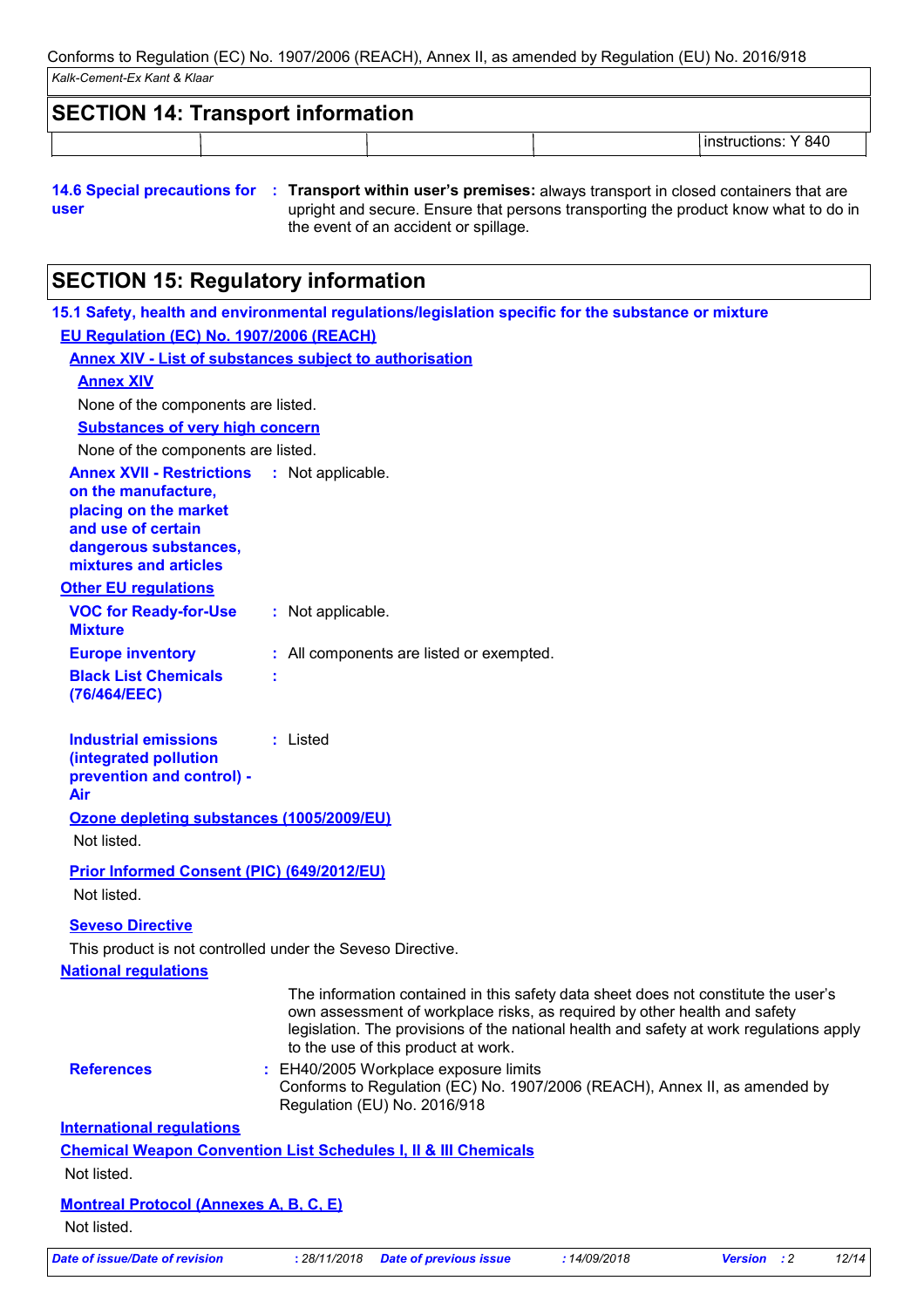# **SECTION 15: Regulatory information**

| <b>Stockholm Convention on Persistent Organic Pollutants</b><br>Not listed. |                                                                                                           |
|-----------------------------------------------------------------------------|-----------------------------------------------------------------------------------------------------------|
| <b>Rotterdam Convention on Prior Informed Consent (PIC)</b><br>Not listed.  |                                                                                                           |
| <b>UNECE Aarhus Protocol on POPs and Heavy Metals</b><br>Not listed.        |                                                                                                           |
| : 2806100<br><b>CN</b> code                                                 |                                                                                                           |
| <b>International lists</b>                                                  |                                                                                                           |
| <b>National inventory</b>                                                   |                                                                                                           |
| <b>Australia</b>                                                            | : All components are listed or exempted.                                                                  |
| <b>Canada</b>                                                               | All components are listed or exempted.                                                                    |
| <b>China</b>                                                                | All components are listed or exempted.                                                                    |
| <b>Japan</b>                                                                | Japan inventory (ENCS): All components are listed or exempted.<br>Japan inventory (ISHL): Not determined. |
| <b>Malaysia</b>                                                             | : All components are listed or exempted.                                                                  |
| <b>New Zealand</b>                                                          | All components are listed or exempted.                                                                    |
| <b>Philippines</b><br><b>Republic of Korea</b>                              | All components are listed or exempted.<br>All components are listed or exempted.                          |
| <b>Taiwan</b>                                                               | All components are listed or exempted.                                                                    |
| <b>Turkey</b>                                                               | : Not determined.                                                                                         |
| <b>United States</b>                                                        | All components are listed or exempted.                                                                    |
| <b>15.2 Chemical safety</b>                                                 | : No Chemical Safety Assessment has been carried out.                                                     |

**assessment**

# **SECTION 16: Other information**

|                                      | Indicates information that has changed from previously issued version.                                                                                                                                                                                                                                    |
|--------------------------------------|-----------------------------------------------------------------------------------------------------------------------------------------------------------------------------------------------------------------------------------------------------------------------------------------------------------|
| <b>Abbreviations and</b><br>acronyms | $:$ ATE = Acute Toxicity Estimate<br>CLP = Classification, Labelling and Packaging Regulation [Regulation (EC) No.<br>1272/2008]<br>DMEL = Derived Minimal Effect Level<br>DNEL = Derived No Effect Level<br>EUH statement = CLP-specific Hazard statement<br>PBT = Persistent, Bioaccumulative and Toxic |
|                                      | PNEC = Predicted No Effect Concentration<br><b>RRN = REACH Registration Number</b><br>vPvB = Very Persistent and Very Bioaccumulative                                                                                                                                                                     |

### **Procedure used to derive the classification according to Regulation (EC) No. 1272/2008 [CLP/GHS]**

| <b>Classification</b> | <b>Justification</b> |
|-----------------------|----------------------|
| Skin Corr. 1, H314    | Expert judgment      |
| Eye Dam. 1, H318      | Expert judgment      |

### **Full text of H-phrases referred to in sections 2 and 3**

| <b>Full text of abbreviated H</b><br><b>statements</b> | H228<br>H <sub>3</sub> 14<br>l H317<br>H318<br>H335 | Flammable solid.<br>Causes severe skin burns and eye damage.<br>May cause an allergic skin reaction.<br>Causes serious eye damage.<br>May cause respiratory irritation. |
|--------------------------------------------------------|-----------------------------------------------------|-------------------------------------------------------------------------------------------------------------------------------------------------------------------------|
|                                                        |                                                     |                                                                                                                                                                         |